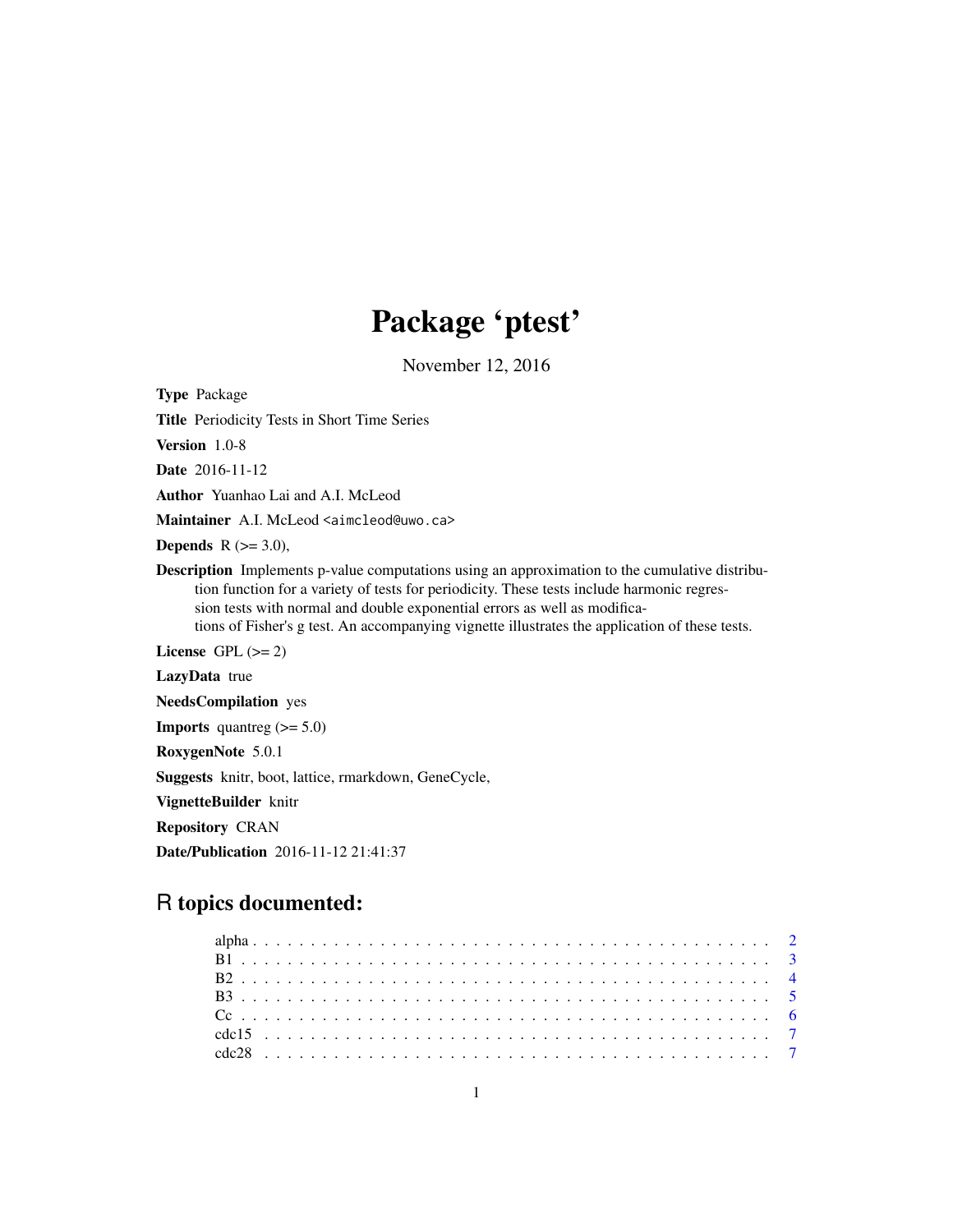#### <span id="page-1-0"></span> $2 \angle$

alpha *Microarray time series experiment for yeast cell cycle from alpha experiment*

# Description

6,178 yeast genes expression measures (log-ratios) with series length 18 from the alpha factor experiment.

# Usage

data(alpha)

# Format

Matrix with 6178 rows and 18 columns. Some missing data. Rows and columns are labelled. attr(\*, "dimnames")=List of 2 ..\$ : chr [1:6178] "YAL001C" "YAL002W" "YAL003W" "YAL004W" ... ..\$ : chr [1:18] "alpha0" "alpha7" "alpha14" "alpha21" ...

# Source

The data is extracted from the ExpressionSet of the R package yeastCC.

# References

Spellman, P. T., Sherlock, G., Zhang, M. Q., Iyer, V. R., Anders, K., Eisen, M. B., ... & Futcher, B. (1998). Comprehensive identification of cell cycle-regulated genes of the yeast Saccharomyces cerevisiae by microarray hybridization. Molecular biology of the cell, 9(12), 3273-3297.

Dudoit S (2016). yeastCC: Spellman et al. (1998) and Pramila/Breeden (2006) yeast cell cycle microarray data. R package version 1.12.0.

```
data(alpha)
qqnorm(colMeans(alpha, na.rm=TRUE))
qqnorm(rowMeans(alpha, na.rm=TRUE))
```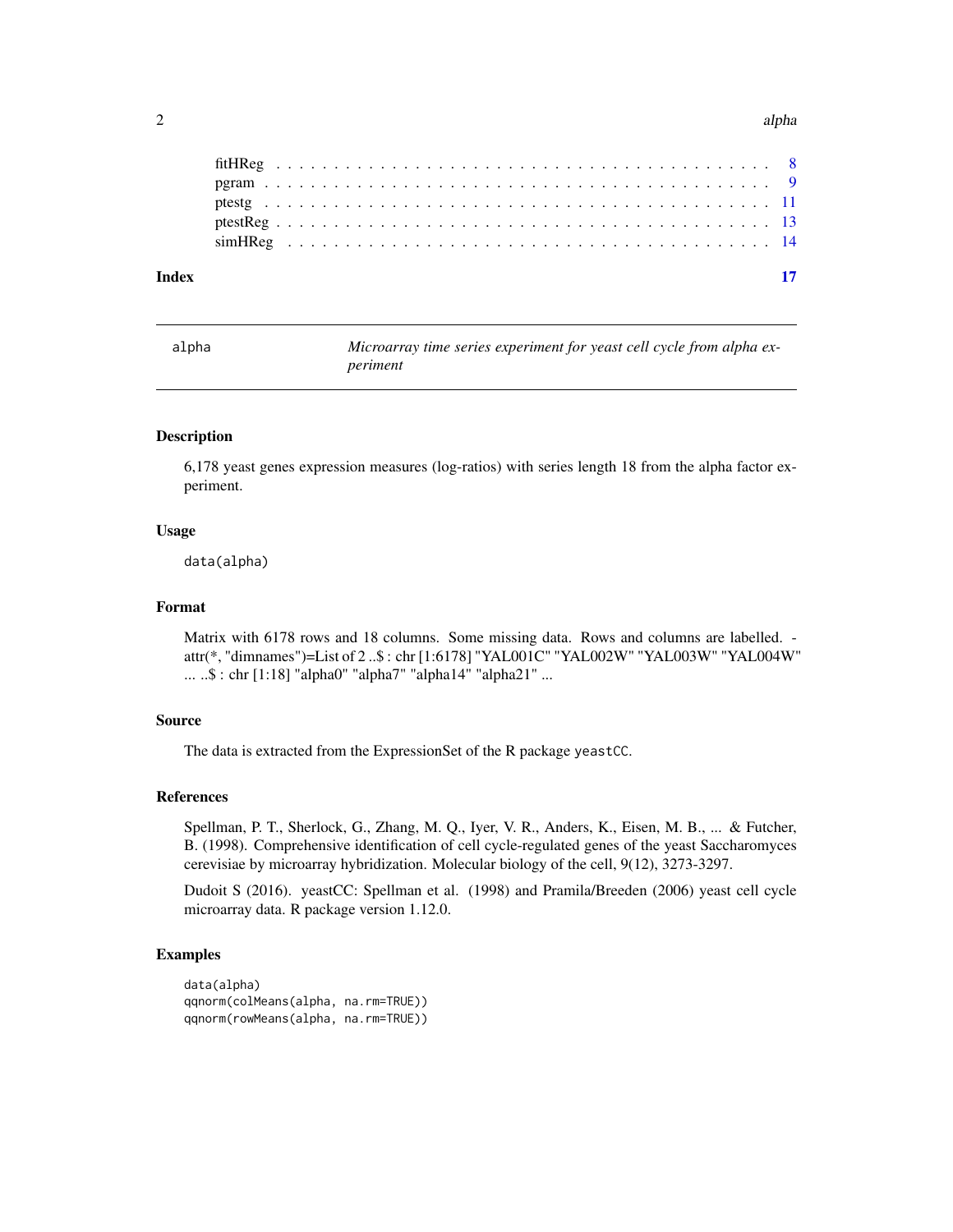List for yeast genes which are most likely to be periodic (the benchmark set 1 in de Lichtenberg et al. (2005)).

### Usage

data(B1)

# Format

A vector containg 113 genes' names.

# Details

A total of 113 genes previously identified as periodically expressed in small-scale experiments. The set encompasses the 104 genes used by Spellman et al. (1998) and nine genes added by Johansson et al. (2003).

# Source

The raw data can be downloaded from [http://www.cbs.dtu.dk/cellcycle/yeast\\_benchmark/](http://www.cbs.dtu.dk/cellcycle/yeast_benchmark/benchmark.php) [benchmark.php](http://www.cbs.dtu.dk/cellcycle/yeast_benchmark/benchmark.php).

# References

De Lichtenberg, U., Jensen, L. J., Fausboll, A., Jensen, T. S., Bork, P.,& Brunak, S. (2005). Comparison of computational methods for the identification of cell cycle-regulated genes. Bioinformatics, 21(7), 1164-1171.

#### Examples

```
data(alpha)
data(B1)
alphaB1 <- alpha[rownames(alpha) \%in\% B1, ]
```
<span id="page-2-0"></span>B1 *Benchmark set B1*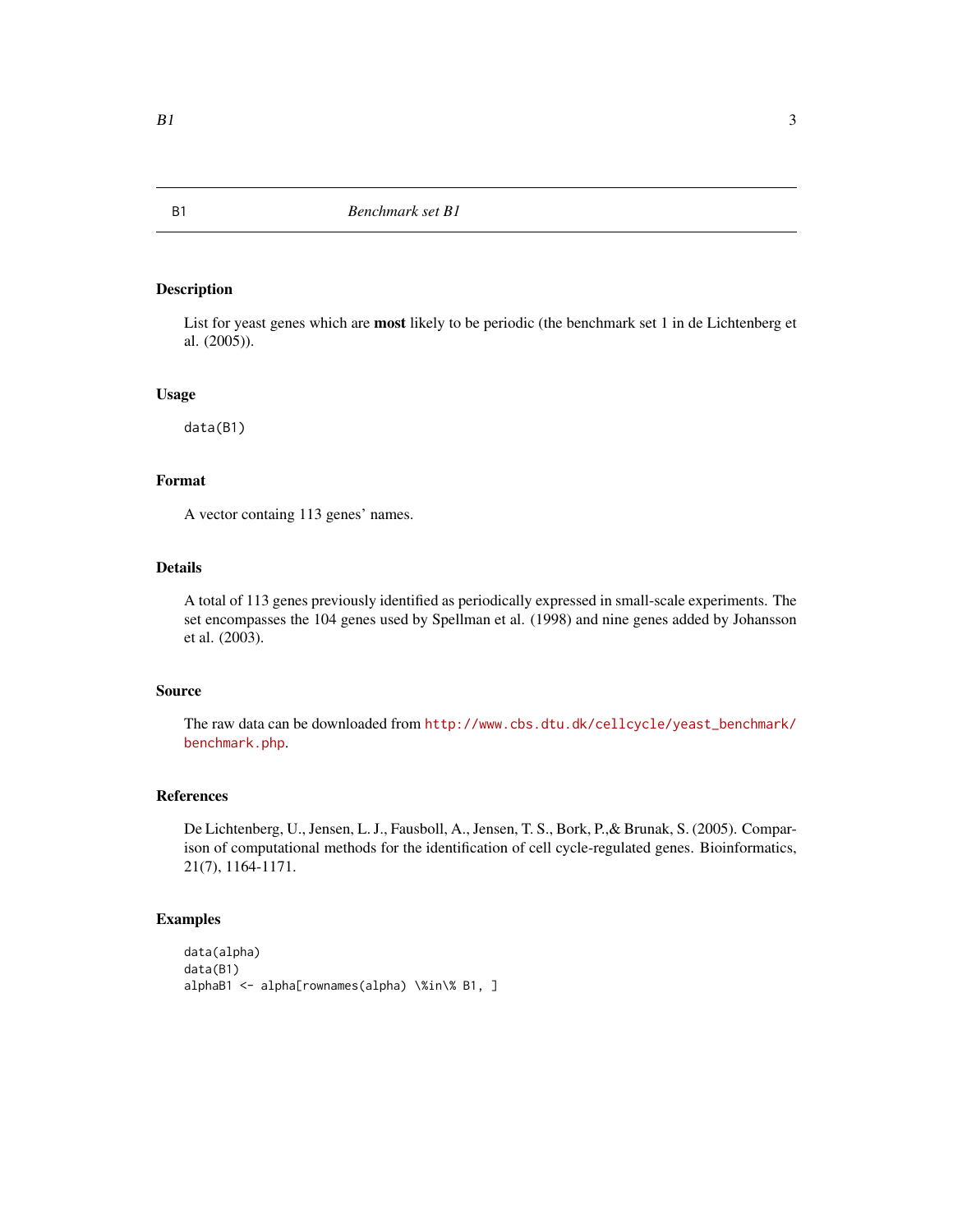List for yeast genes which are most likely to be periodic (the benchmark set 2 in de Lichtenberg et al. (2005)).

#### Usage

data(B2)

# Format

A vector containg 352 genes' names.

# Details

Genes whose promoters were bound (P-value below 0.01) by at least one of nine known cell cycle transcription factors in both of the Chromatin IP studies by Simon et al. (2001) and Lee et al. (2002). To obtain a benchmark set that is independent of B1, we removed all genes included in B1 (50). The resulting benchmark set, B2, consists of 352 genes of which many should be expected to be cell cycle regulated, since their promoters are associated with known stage-specific cell cycle transcription factors.

# Source

The raw data can be downloaded from [http://www.cbs.dtu.dk/cellcycle/yeast\\_benchmark/](http://www.cbs.dtu.dk/cellcycle/yeast_benchmark/benchmark.php) [benchmark.php](http://www.cbs.dtu.dk/cellcycle/yeast_benchmark/benchmark.php).

# References

De Lichtenberg, U., Jensen, L. J., Fausboll, A., Jensen, T. S., Bork, P.,& Brunak, S. (2005). Comparison of computational methods for the identification of cell cycle-regulated genes. Bioinformatics, 21(7), 1164-1171.

```
data(alpha)
data(B2)
alphaB2 <- alpha[rownames(alpha) \%in\% B2,]
```
<span id="page-3-0"></span>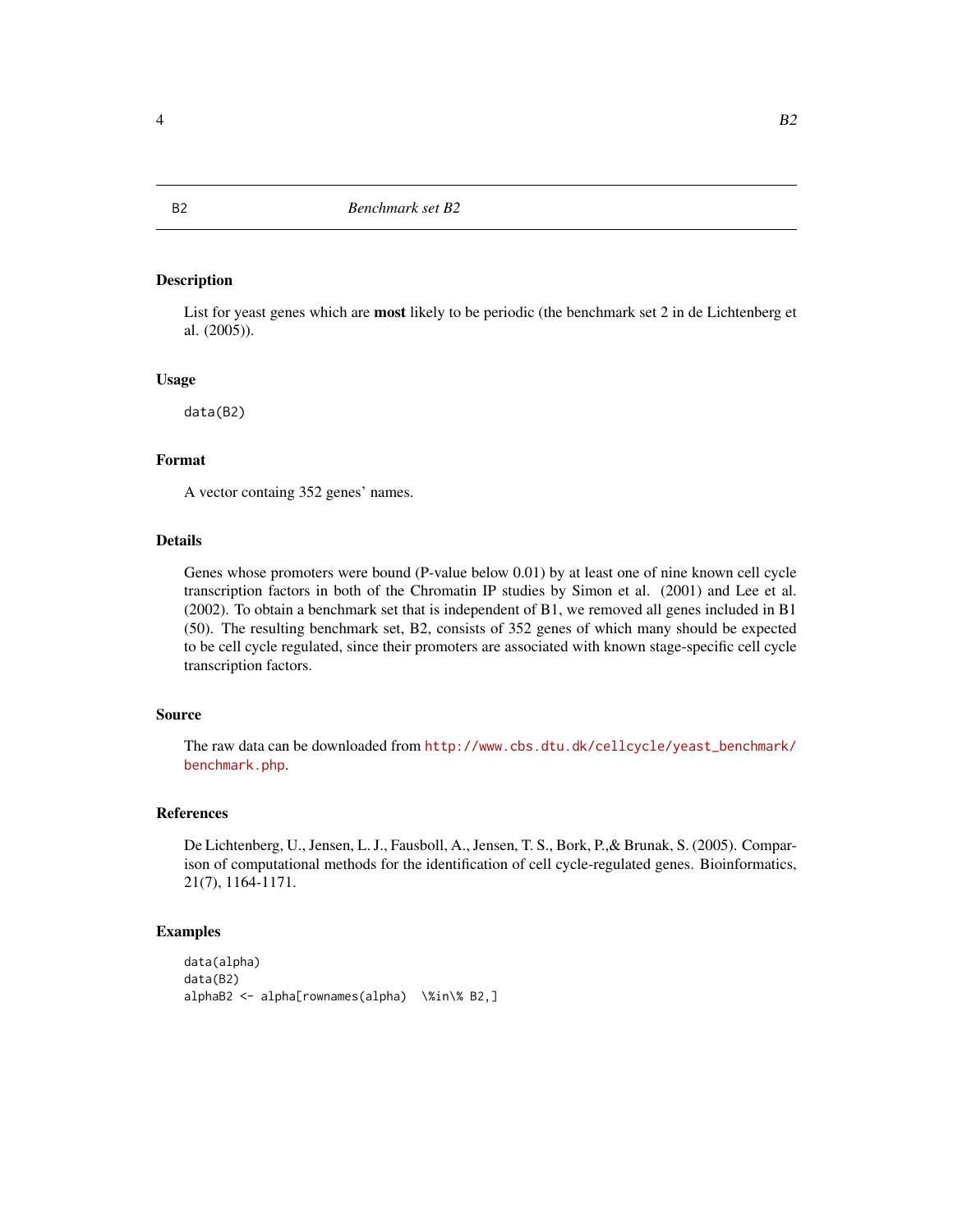List for yeast genes which are less likely to be periodic (the benchmark set 3 in de Lichtenberg et al. (2005)).

#### Usage

data(B3)

#### Format

A vector containg 518 genes' names.

#### Details

Genes annotated in MIPS (Mewes et al., 2002) as 'cell cycle and DNA processing'. From these, we removed genes annotated specifically as 'meiosis' and genes included in B1 (67), leaving 518 genes. As a large number of genes involved in the cell cycle are not subject to transcriptional regulation (not periodic), and because B1 was explicitly removed, a relatively small fraction of these genes should be expected to be periodically expressed.

#### Source

The raw data can be downloaded from [http://www.cbs.dtu.dk/cellcycle/yeast\\_benchmark/](http://www.cbs.dtu.dk/cellcycle/yeast_benchmark/benchmark.php) [benchmark.php](http://www.cbs.dtu.dk/cellcycle/yeast_benchmark/benchmark.php).

#### References

De Lichtenberg, U., Jensen, L. J., Fausboll, A., Jensen, T. S., Bork, P.,& Brunak, S. (2005). Comparison of computational methods for the identification of cell cycle-regulated genes. Bioinformatics, 21(7), 1164-1171.

```
data(alpha)
data(B3)
alphaB3 <- alpha[rownames(alpha) \%in\% B3,]
```
<span id="page-4-0"></span>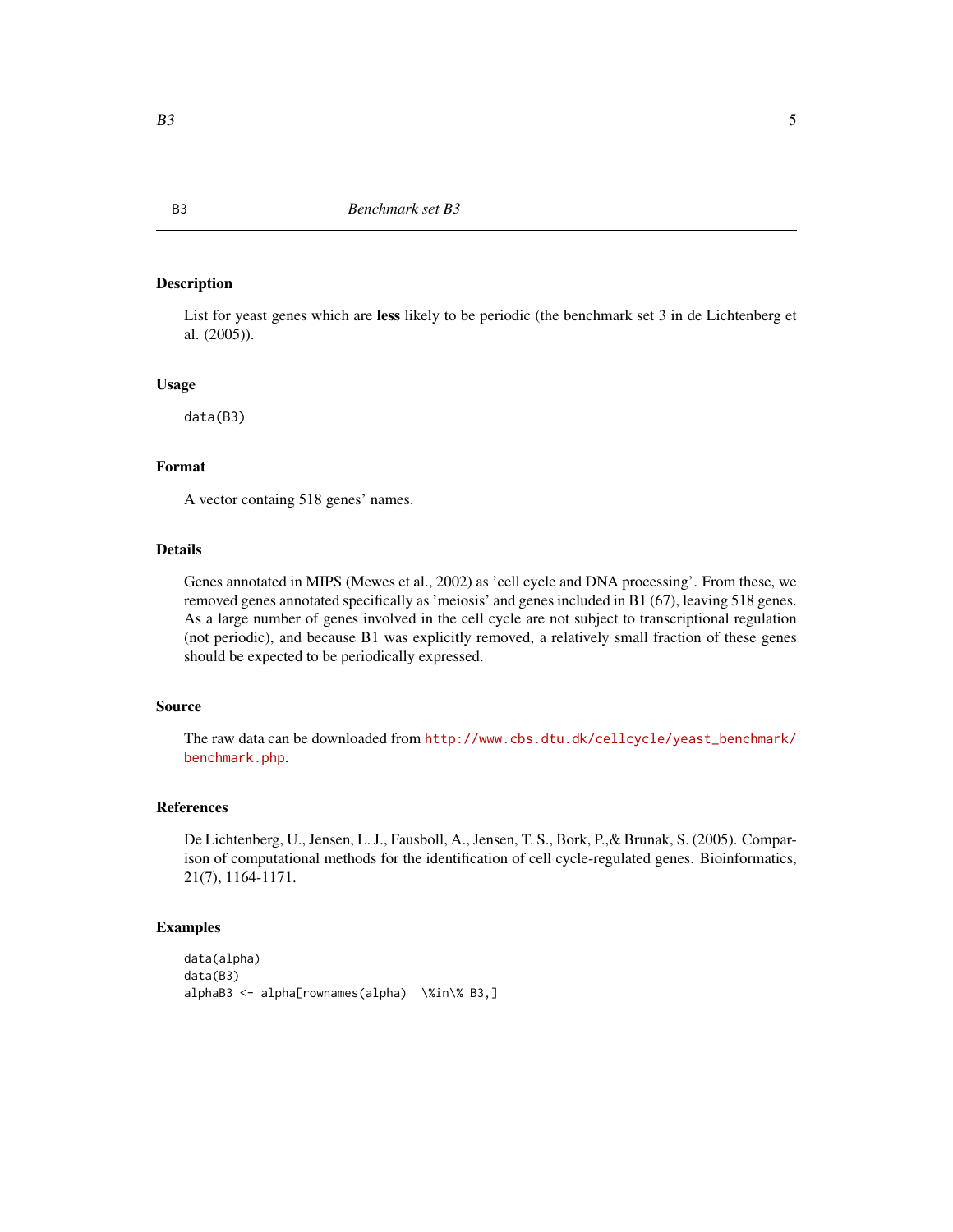<span id="page-5-0"></span>Cc *Microarray time series experiment for Caulobacter crescentus bacterial cell cycle*

#### Description

In this microarray experiment there are 3062 genes measured every 1 hour. There are 19 is missing gene labels and these have been given labels ORFna1,...,ORFna19. There 310 with duplicate labels. Of these duplicate labels, 295 are duplicated twice, 12 are duplicated 3 times and 3 are duplicated 4 times. Duplicate labels are renamed ORF... to ORF...a and ORF...b etc.

#### Usage

data(Cc)

# Format

Matrix with 3062 rows and 11 columns. Some missing data. Rows and columns are labelled. - attr(\*, "dimnames")=List of 2 ..\$ : chr [1:3062] "ORF06244a" "ORF03152a" "ORF03156a" "ORF03161a" ... ..\$ : chr [1:11] "1" "2" "3" "4" ...

# Details

Gene expression from synchronized cultures of the bacterium Caulobacter crescentus (Laub et al., 2000). (Laub et al., 2000) identified 553 genes whose messenger RNA levels varied as a function of the cell cycle but their statistical analysis was not very sophisticated and they probably identified too many genes. Wichert et al. (2004) found that 44 genes were found which displayed periodicity based on the Fisher's g-test using a FDR with  $q=0.05$ .

# References

Laub, M.T., McAdams,H.H., Feldblyum,T., Fraser,C.M. and Shapiro,L. (2000) Global analysis of the genetic network controlling a bacterial cell cycle Science, 290, 2144-2148.

Wichert,S., Fokianos K. and Strimmer K. (2004) Identifying periodically expressed transcrips in microarray time series data. Bioinformatics, 18, 5-20.

```
data(Cc)
qqnorm(colMeans(Cc, na.rm=TRUE))
qqnorm(rowMeans(Cc, na.rm=TRUE))
```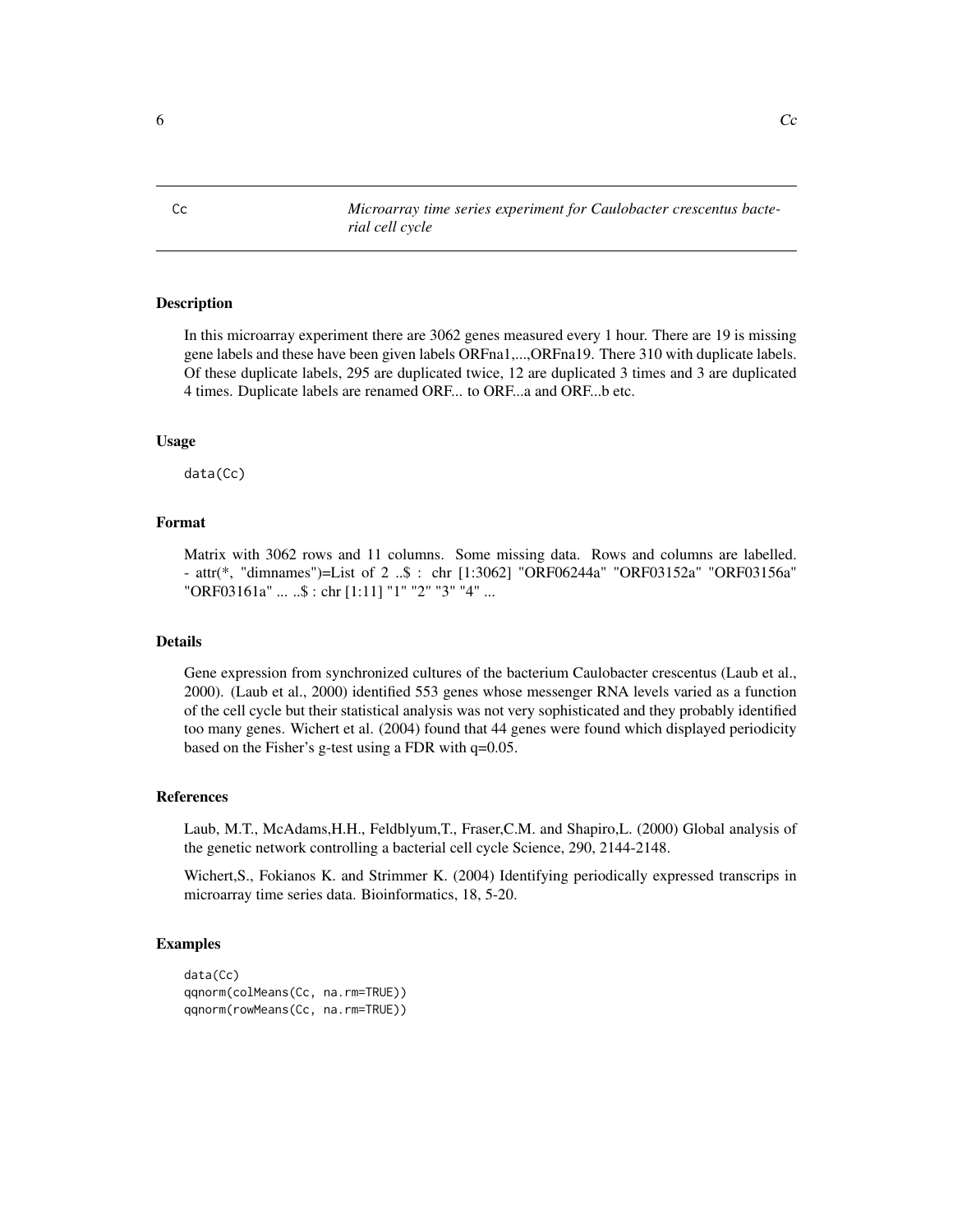<span id="page-6-0"></span>

6,178 yeast genes expression measures (log-ratios) with series length 24 from the cdc15 experiment.

#### Usage

data(cdc15)

### Format

Matrix with 6178 rows and 24 columns. Some missing data. Rows and columns are labelled. attr(\*, "dimnames")=List of 2 ..\$ : chr [1:6178] "YAL001C" "YAL002W" "YAL003W" "YAL004W" ... ..\$ : chr [1:24] "cdc15.10" "cdc15.30" "cdc15.50" "cdc15.70" ...

#### Source

The data is extracted from the ExpressionSet of the R package yeastCC.

#### References

Spellman, P. T., Sherlock, G., Zhang, M. Q., Iyer, V. R., Anders, K., Eisen, M. B., ... & Futcher, B. (1998). Comprehensive identification of cell cycle-regulated genes of the yeast Saccharomyces cerevisiae by microarray hybridization. Molecular biology of the cell, 9(12), 3273-3297.

Dudoit S (2016). yeastCC: Spellman et al. (1998) and Pramila/Breeden (2006) yeast cell cycle microarray data. R package version 1.12.0.

#### Examples

```
data(cdc15)
qqnorm(colMeans(cdc15, na.rm=TRUE))
qqnorm(rowMeans(cdc15, na.rm=TRUE))
```

| cdc28 | Microarray time series experiment for yeast cell cycle from cdc28 ex- |
|-------|-----------------------------------------------------------------------|
|       | periment                                                              |

#### Description

6,178 yeast genes expression measures (log-ratios) with series length 17 from the cdc28 experiment.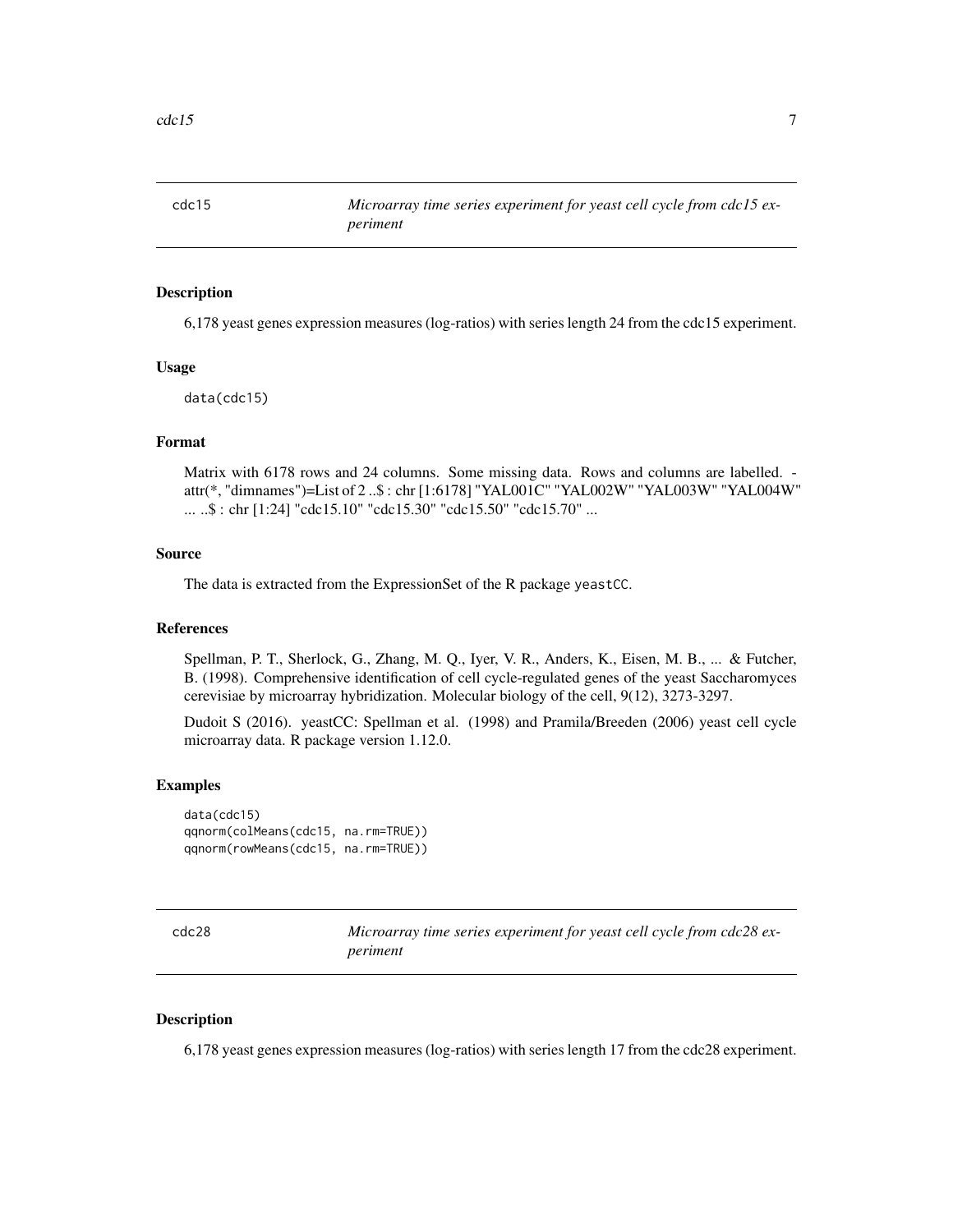#### <span id="page-7-0"></span>Usage

data(cdc28)

# Format

Matrix with 6178 rows and 17 columns. Some missing data. Rows and columns are labelled. attr(\*, "dimnames")=List of 2 ..\$ : chr [1:6178] "YAL001C" "YAL002W" "YAL003W" "YAL004W" ... ..\$ : chr [1:17] "cdc28.0" "cdc28.10" "cdc28.20" "cdc28.30" ...

#### Source

The data is extracted from the ExpressionSet of the R package yeastCC.

#### References

Spellman, P. T., Sherlock, G., Zhang, M. Q., Iyer, V. R., Anders, K., Eisen, M. B., ... & Futcher, B. (1998). Comprehensive identification of cell cycle-regulated genes of the yeast Saccharomyces cerevisiae by microarray hybridization. Molecular biology of the cell, 9(12), 3273-3297.

Dudoit S (2016). yeastCC: Spellman et al. (1998) and Pramila/Breeden (2006) yeast cell cycle microarray data. R package version 1.12.0.

#### Examples

data(cdc28) qqnorm(colMeans(cdc28, na.rm=TRUE)) qqnorm(rowMeans(cdc28, na.rm=TRUE))

<span id="page-7-1"></span>fitHReg *Fits Three Parameter Harmonic Regression*

#### Description

Estimates A, B and f in the harmonic regression,  $y(t)=mu+A*cos(2*pi*f*t)+B*sin(2*pi*f*t)+e(t)$ . The default algorithm is enumerative but an exact non-linear LS option is also provided.

#### Usage

fitHReg(y,  $t = 1$ : length(y), algorithm =  $c("enumerate", "exact")$ )

#### Arguments

| <b>V</b>  | series.                     |
|-----------|-----------------------------|
|           | Time points.                |
| algorithm | method for the optimization |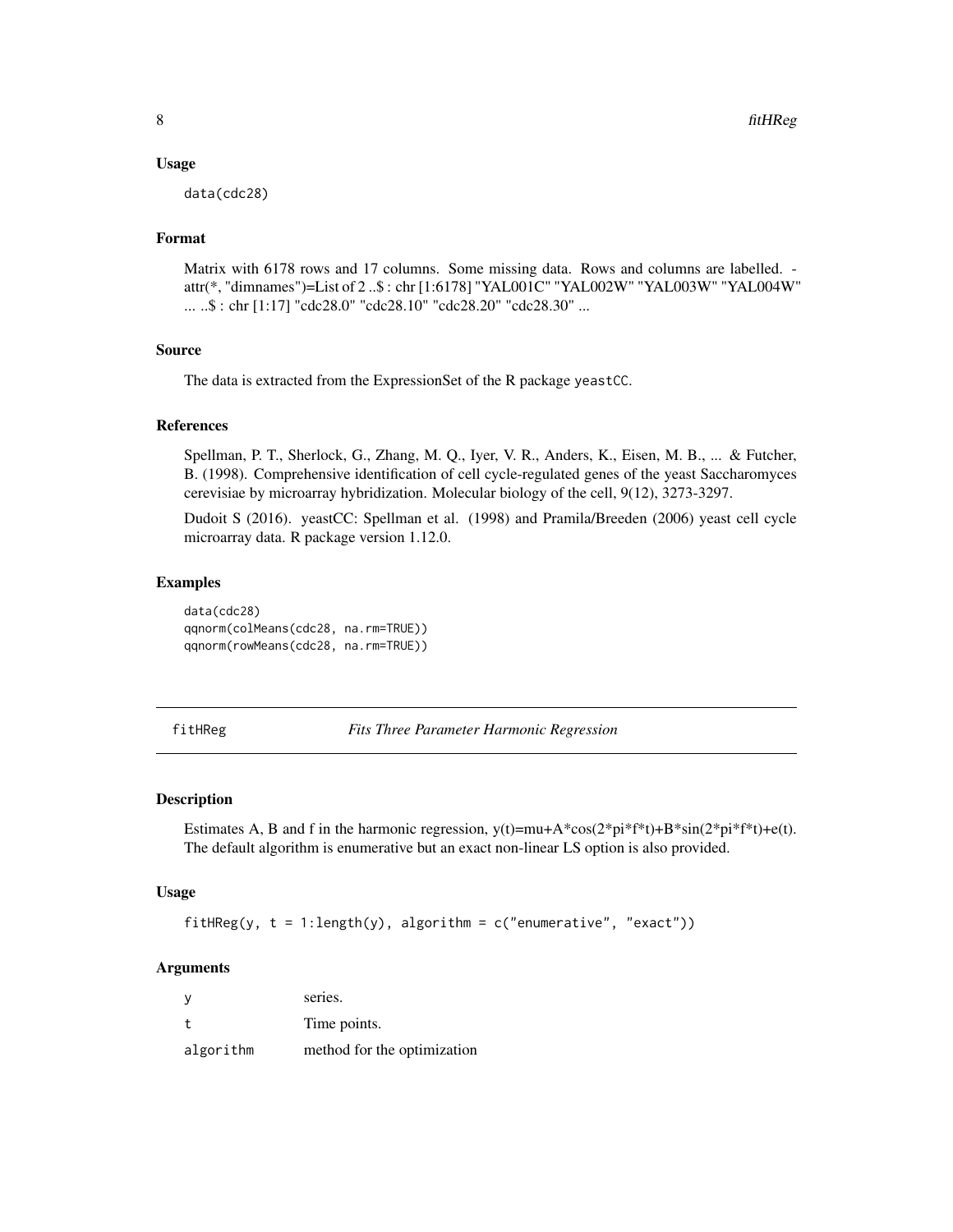#### <span id="page-8-0"></span>pgram 2008 and 2008 and 2008 and 2008 and 2008 and 2008 and 2008 and 2008 and 2008 and 2008 and 2008 and 2008

# Details

Program is interfaced to C for efficient computation.

# Value

Object of class "HReg" produced.

# Author(s)

A.I. McLeod and Yuanhao Lai

#### Examples

```
set.seed(193)
z <- simHReg(10,f=2.5/10,1,1)
ans <- fitHReg(z)
ans$freq #optimal frequency = 0.2376238
#
#ORF06806 in Cc dataset.
z<-c(0.42, 0.89, 1.44, 1.98, 2.21, 2.04, 0.82, 0.62, 0.56, 0.8, 1.33)
ans2 <- fitHReg(z, algorithm="exact")
sum(resid(ans2)^2) #0.2037463
ans1 <- fitHReg(z)
sum(resid(ans1)^2) #0.242072
#compare with nls()
t \leftarrow 1: length(z)
ans <- nls(z ~ mu+alpha*cos(2*pi*lambda*t+phi),
              start=list(mu=1, alpha=1, lambda=0.1, phi=0.0))
coefficients(ans)
sum(resid(ans)^2) #0.2037
```
pgram *Periodogram computation*

# Description

The periodogram is computed.

# Usage

```
pgram(z, fr = "default", method = c("periodogram", "regression"))
```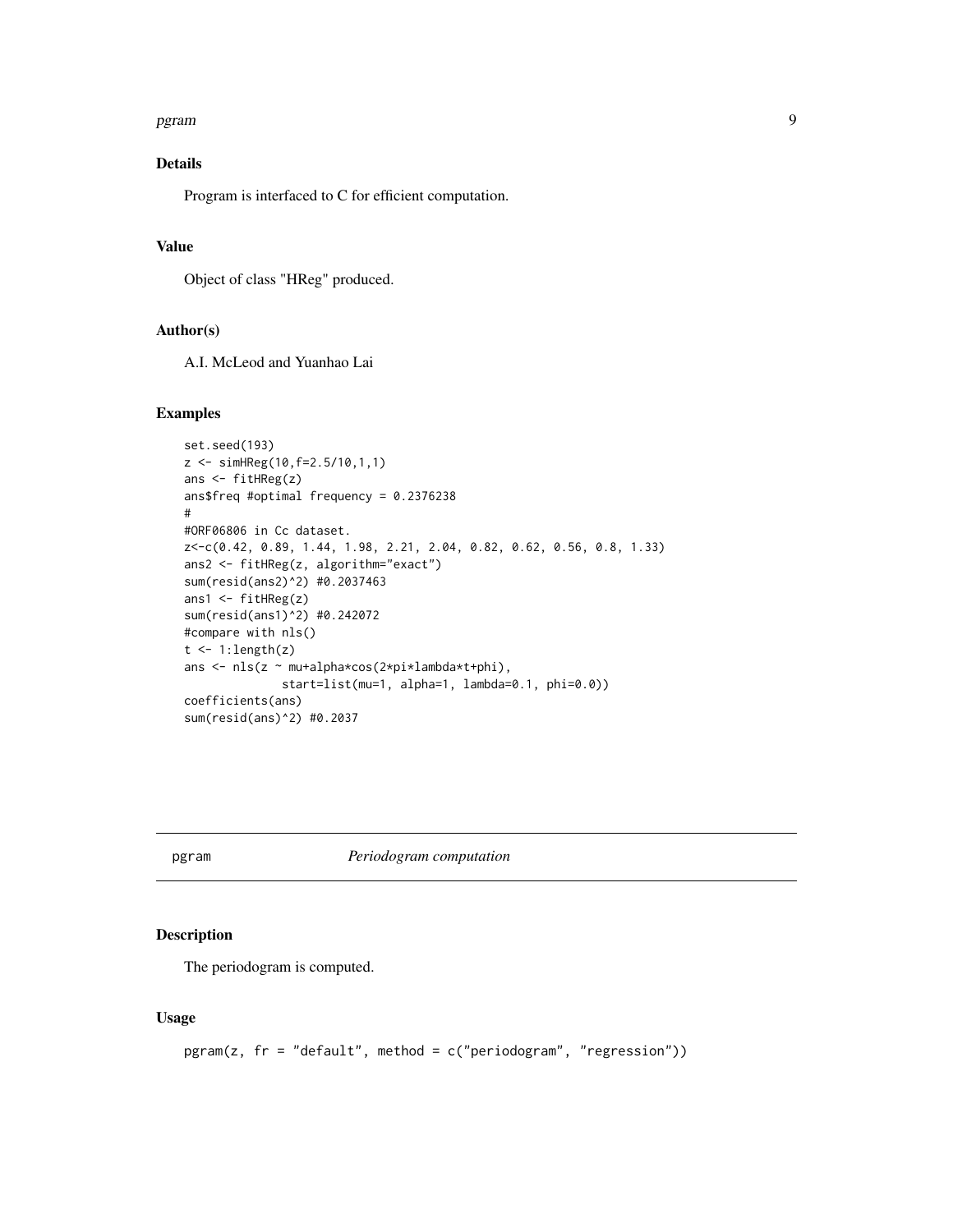# Arguments

| z      | time series vector of length n, say.                                                                                                                                                                                                                                                                                                                                                                                |
|--------|---------------------------------------------------------------------------------------------------------------------------------------------------------------------------------------------------------------------------------------------------------------------------------------------------------------------------------------------------------------------------------------------------------------------|
| fr     | use "default" for usual Fourier frequencies, $1/n$ , , floor( $n/2$ )/n. Set fr = N, to<br>evaluate the periodogram at the Fourier frequencies corresponding to a time se-<br>ries of length N. Finally set fr to any desired set of frequencies. Note frequencies<br>are in cycles per unit time sometimes called temoral frequency to distinguish<br>from angular frequency. Both are widely used in time series. |
| method | either periodogram or regression                                                                                                                                                                                                                                                                                                                                                                                    |

# Details

Uses FFT. So if the length of z is a highly composite number, the computation is very efficient. Otherwise the usual DFT is used.

# Value

Periodogram evaluated at the Fourier frequencies or R-square.

#### Author(s)

A.I. McLeod and Yuanhao Lai

```
z<-sunspot.year
n<-length(z)
I<-pgram(z)
f < -I[, 1]
I \leftarrow I[, 2]plot(f, I, xlab="f", ylab="f", type="l")
title(main="Periodogram for Annual Sunpots, 1700-1988")
#
z<-c(0.42, 0.89, 1.44, 1.98, 2.21, 2.04, 0.82, 0.62, 0.56, 0.8, 1.33)
fr \leftarrow (1:50)/101
pgram(z)
pgram(z, fr=101)
pgram(z, fr=fr)
pgram(z, method="regression")
pgram(z, method="regression", fr=101)
pgram(z, method="regression", fr=fr)
```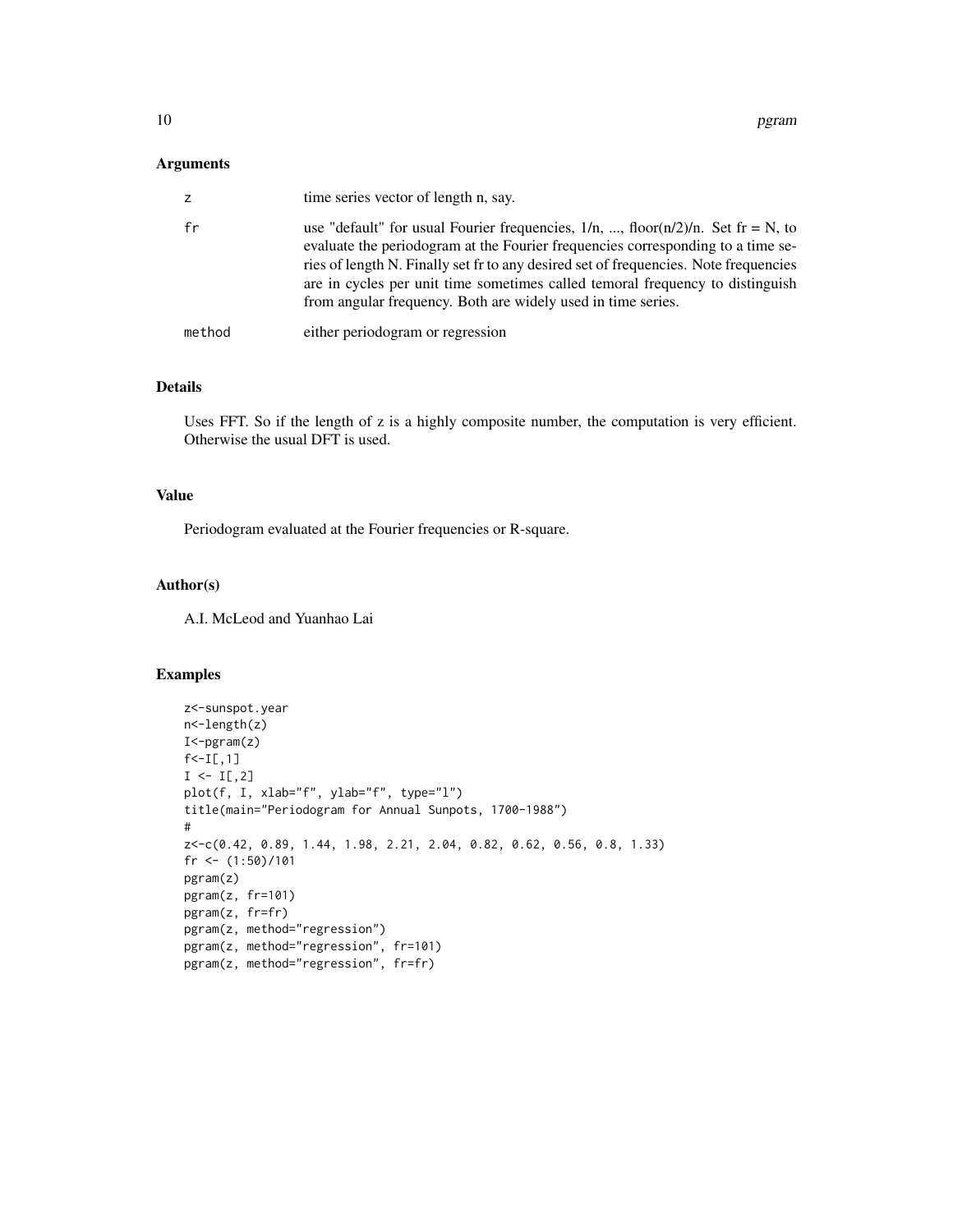<span id="page-10-1"></span><span id="page-10-0"></span>

This function is used to test the existence of the periodicity for a short time series (length $\leq$ =100). Several methods based on periodograms are provided with the response surface method implemented for efficiently obtaining accurate p-values.

#### Usage

```
ptestg(z, method = c("Fisher", "robust", "extended", "extendedRobust",
  "FisherRSR"), multiple = FALSE)
```
#### Arguments

|          | A series or a matrix containg series as columns                    |
|----------|--------------------------------------------------------------------|
| method   | The statistical test to be used. See details for more information. |
| multiple | Indicating whether z contains multiple series.                     |

# Details

The null hypothesis is set as no peridicities, H0: f=0. Discriptions of different test statistics (methods) are as follow:

Fisher: The Fisher's g test statistic. The p-value is computed directly from the exact distribution.

robust: The robust g test proprosed in Ahdesmaki et al. (2005), where the p-value is computed by the response surface regression method.

extended: The extended Fisher's g test statistic, which extend the Fisher's g test by enlarging the searching region of the frequency from the fourier frequencies to be  $En = j/101|j = 1, \ldots, 50$  and  $j/101 \ge 1/n$ . The p-value is computed by the response surface regression method.

extendedRobust: Extend the frequency searching region of the robust  $En = j/101|j = 1, \ldots, 50$  and  $j/101 \geq 1/n$ . The p-value is computed by the response surface regression method.

FisherRSR: Only for experimental purposes, the Fisher;s g test with p-value computed form the response surface regression method.

#### Value

Object of class "Htest" produced.

An object of class "Htest" is a list containing the following components:

- obsStat Vector containing the observed test statistics.
- pvalue Vector containing the p-values of the selected tests.
- freq Vector containing the estimated frequencies.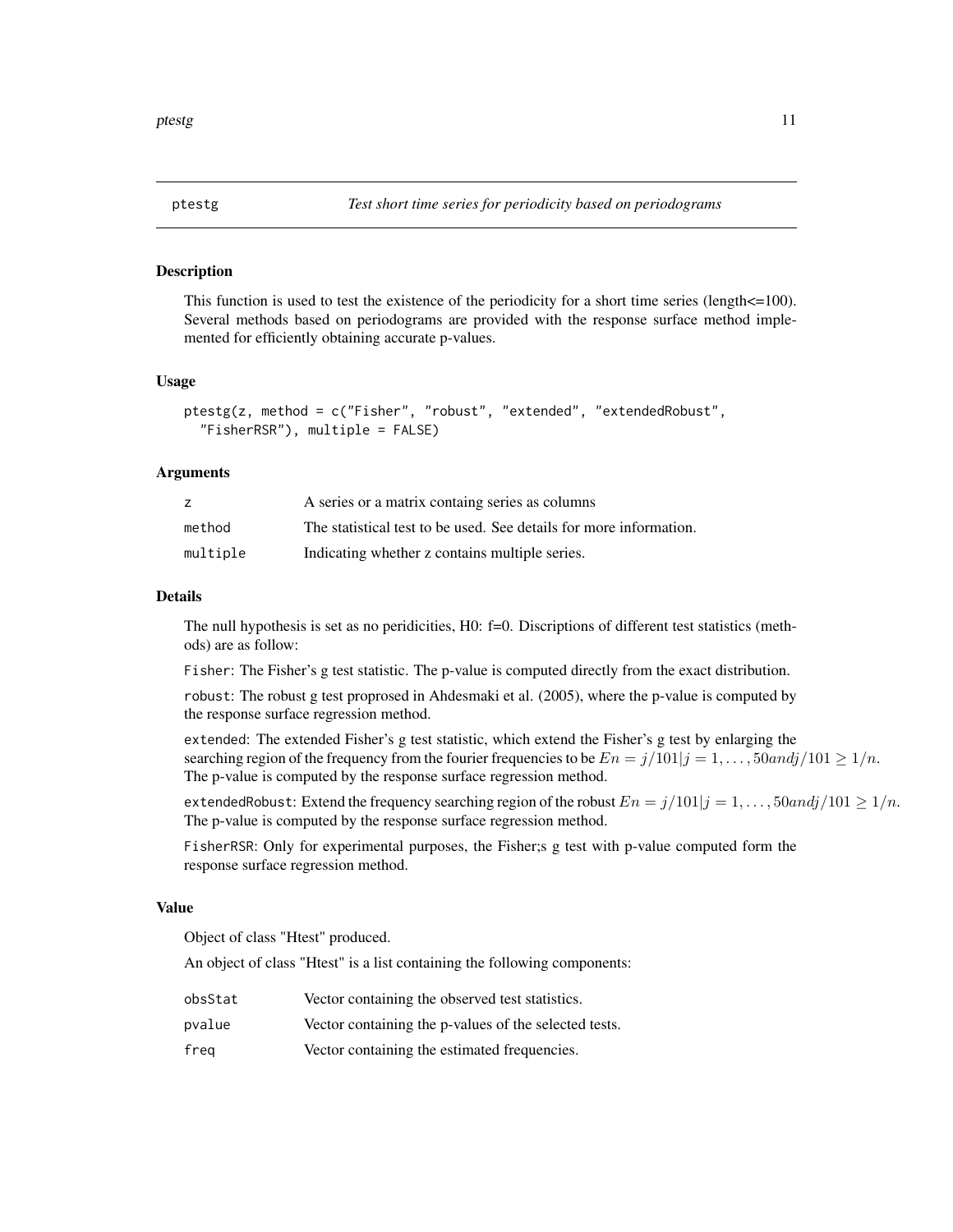#### <span id="page-11-0"></span>Author(s)

Yuanhao Lai and A.I. McLeod

#### References

Fisher, R.A. (1929). Tests of significance in harmonic analysis. Proc. Roy. Soc. A, 125, 54-59.

Ahdesmaki, M., Lahdesmaki, H., Pearson, R., Huttunen, H., and Yli-Harja O.(2005). *BMC Bioinformatics* 6:117. <http://www.biomedcentral.com/1471-2105/6/117>.

MacKinnon, James (2001) : Computing numerical distribution functions in econometrics, Queen's Economics Department Working Paper, No. 1037.

# See Also

[ptestReg](#page-12-1)

```
# Simulate the harmonic regression model with standard Gaussian error terms
set.seed(193)
## Non-Fourier frequency
z <- simHReg(n = 14, f=2/10, A = 2, B = 1, model="Gaussian", sig=1)
ptestg(z,method="Fisher")
ptestg(z,method="robust")
ptestg(z,method="extended")
ptestg(z,method="extendedRobust")
ptestg(z,method="FisherRSR")
# Performe tests on the alpha factor experiment
data(alpha)
## Eliminate genes with missing observations
alpha.nonNA <- alpha[complete.cases(alpha),]
## Using the multiple option to do the test for all the genes
## Transpose the data set so that each column stands for a gene
alpha.nonNA <- t(alpha.nonNA)
result <- ptestg(alpha.nonNA, method = "extended",multiple=TRUE)
str(result)
# The movtivating example: gene ORF06806 in Cc
data(Cc)
x <- Cc[which(rownames(Cc)=="ORF06806"),]
plot(1:length(x),x,type="b", main="ORF06806",
     xlab="time",ylab="Gene expression")
ptestg(x,method="Fisher") #Fail to detect the periodicity
ptestg(x,method="robust")
ptestg(x,method="extended")
```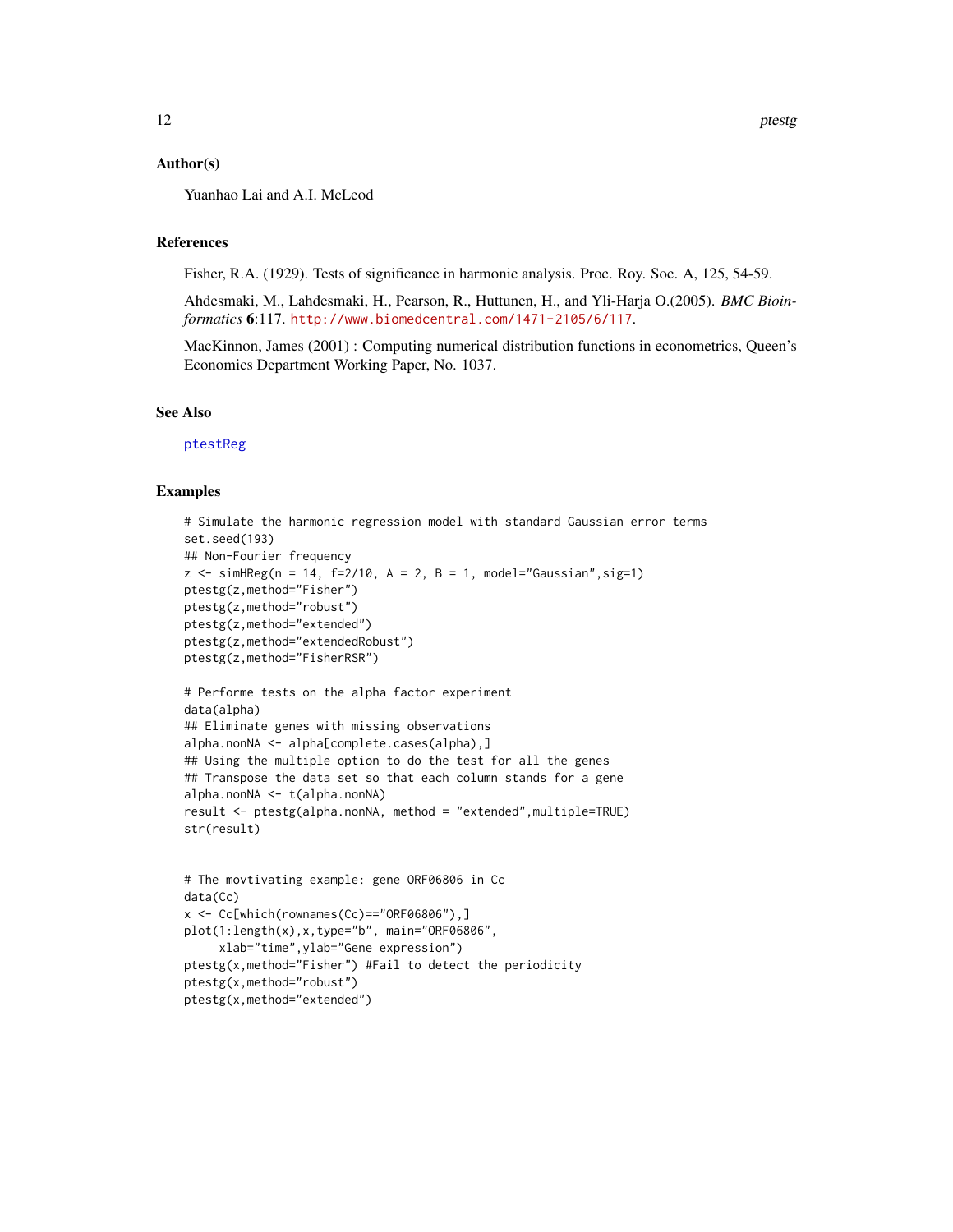<span id="page-12-1"></span><span id="page-12-0"></span>

This function is used to test the existence of the periodicity for a short time series (length $\leq$ =100). Likelihood ratio tests under the Gaussian or the Laplace assumptions are provided with the response surface method implemented for efficiently obtaining accurate p-values.

#### Usage

ptestReg(z, method = c("LS", "L1"), multiple = FALSE)

#### Arguments

|          | A series or a matrix containg series as columns                    |
|----------|--------------------------------------------------------------------|
| method   | The statistical test to be used. See details for more information. |
| multiple | Indicating whether z contains multiple series.                     |

#### Details

The null hypothesis is set as no peridicities, H0: f=0. Discriptions of different test statistics (methods) are as follow:

LS: The -2 loglikelihood ratio test statistic based on the likelihood ratio test with normal noises, where the p-values are efficiently computed by the response surface method.

L1: The -2 loglikelihood ratio test statistic based on the likelihood ratio test with Laplace noises, where the p-values are efficiently computed by the response surface method.

# Value

Object of class "Htest" produced.

An object of class "Htest" is a list containing the following components:

| obsStat | Vector containing the observed test statistics.       |
|---------|-------------------------------------------------------|
| pvalue  | Vector containing the p-values of the selected tests. |
| frea    | Vector containing the estimated frequencies.          |

# Author(s)

Yuanhao Lai and A.I. McLeod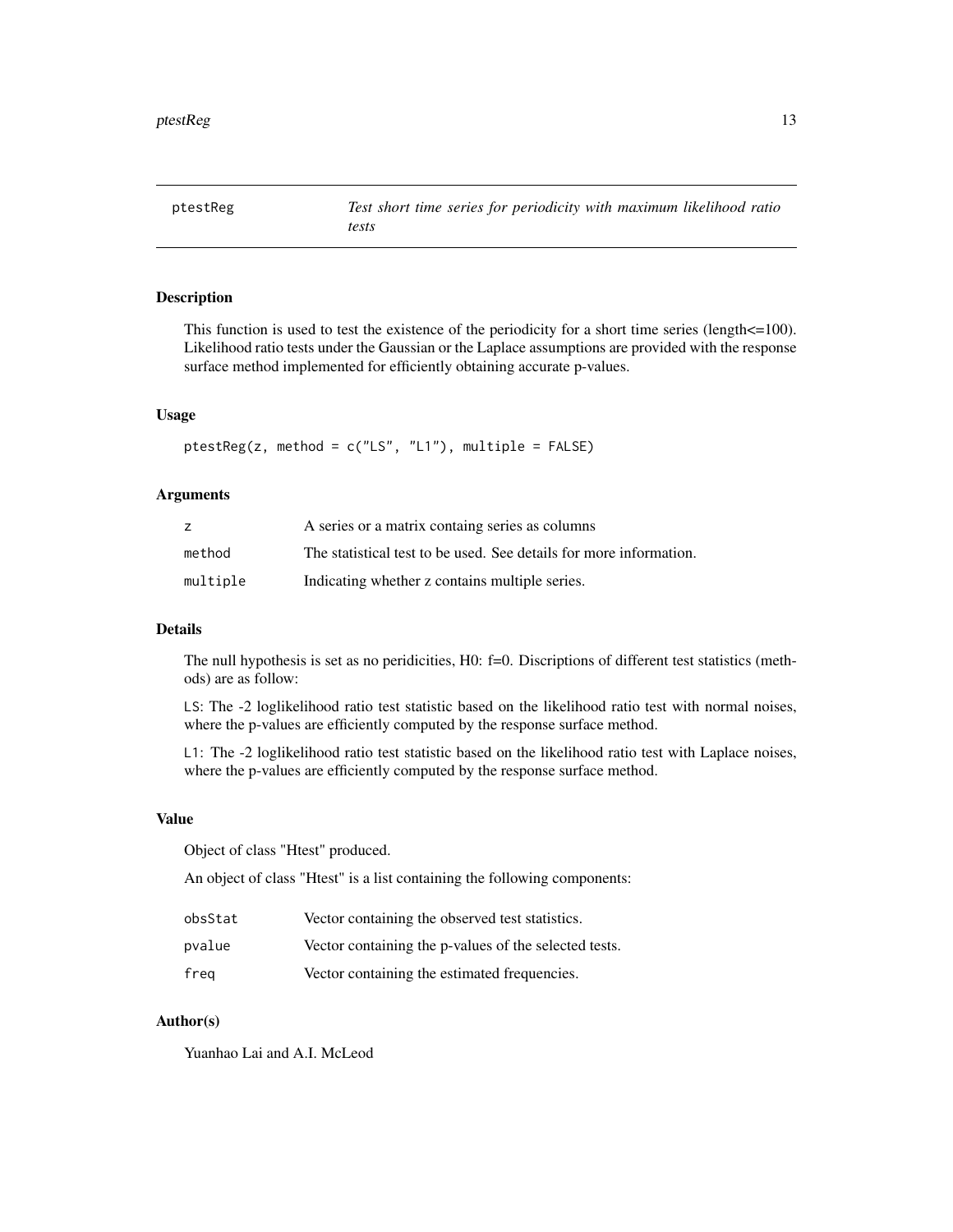#### <span id="page-13-0"></span>References

Islam, M.S. (2008). Peridocity, Change Detection and Prediction in Microarrays. Ph.D. Thesis, The University of Western Ontario.

Li, T. H. (2010). A nonlinear method for robust spectral analysis. Signal Processing, IEEE Transactions on, 58(5), 2466-2474.

MacKinnon, James (2001) : Computing numerical distribution functions in econometrics, Queen's Economics Department Working Paper, No. 1037.

#### See Also

[fitHReg,](#page-7-1) [ptestg](#page-10-1)

```
# Simulate the harmonic regression model with standard Gaussian error terms
set.seed(193)
# Non-Fourier frequency
z <- simHReg(n = 14, f=2/10, A = 2, B = 1, model="Gaussian", sig=1)
ptestReg(z,method = "LS") #Normal likelihood ratio test
ptestReg(z,method = "L1") #Laplace likelihood ratio test
fitHReg(z, algorithm="exact") #the nls fitted result
```

```
# Performe tests on the alpha factor experiment
data(alpha)
## Eliminate genes with missing observations
alpha.nonNA <- alpha[complete.cases(alpha),]
## Using the multiple option to do the test for all the genes
## Transpose the data set so that each column stands for a gene
alpha.nonNA <- t(alpha.nonNA)
result <- ptestReg(alpha.nonNA, method = "LS",multiple=TRUE)
str(result)
```

```
# The movtivating example: gene ORF06806 in Cc
data(Cc)
x \leq Cc[which(rownames(Cc)=="ORF06806"),]
plot(1:length(x),x,type="b", main="ORF06806",
     xlab="time",ylab="Gene expression")
ptestg(x,method="Fisher") #Fail to detect the periodicity
ptestReg(x,method="LS") #The periodicity is significantly not zero
ptestReg(x,method="L1") #The periodicity is significantly not zero
```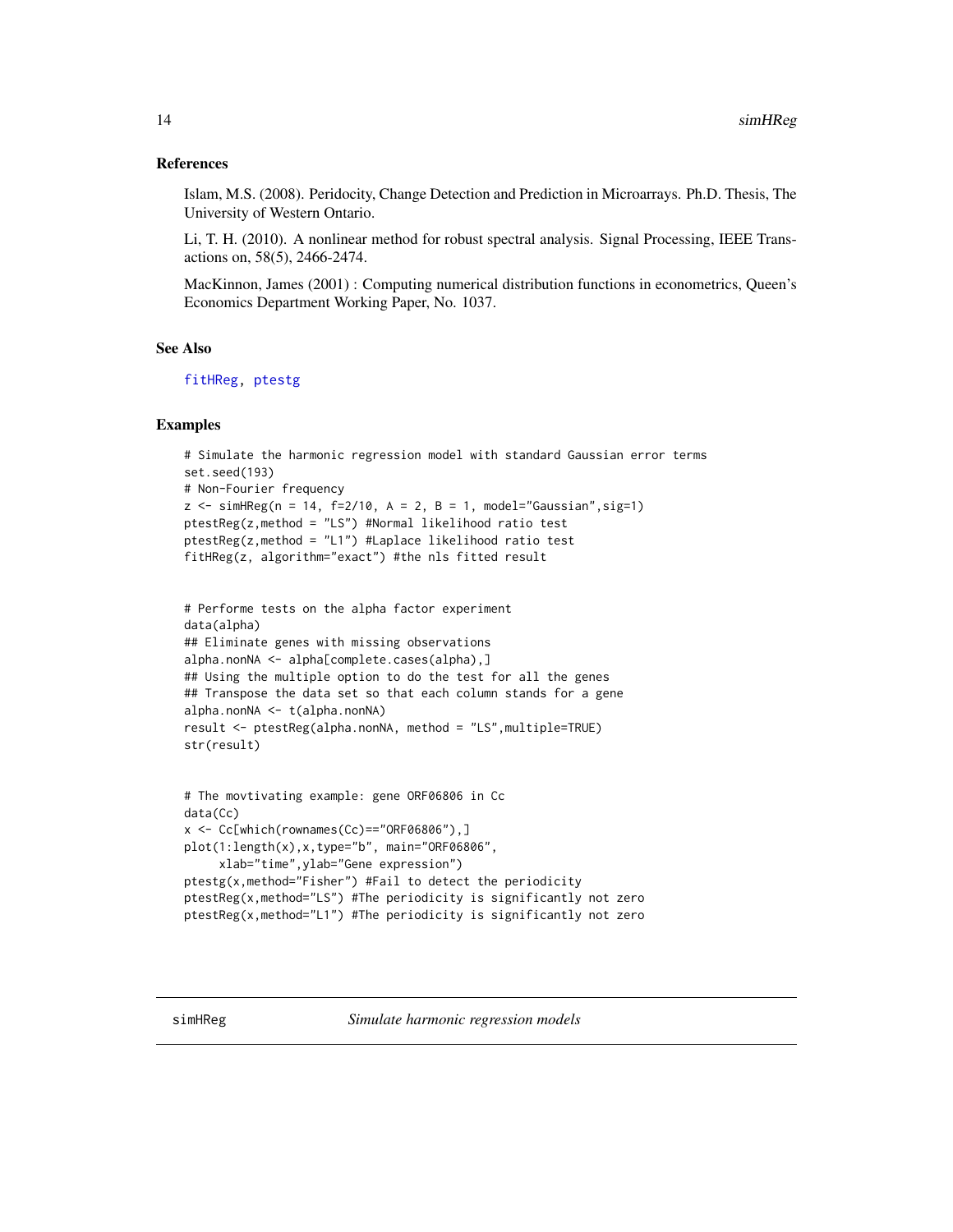#### simHReg 2012 and 2013 and 2014 and 2013 and 2014 and 2014 and 2014 and 2014 and 2014 and 2014 and 2014 and 201

#### Description

Simulates a harmonic regression. Possible types of models are normal, t(5), Laplace, cubic and AR1.

#### Usage

```
simHReg(n, f, A, B, model = c("Gaussian", "t5", "Laplace", "cubic", "AR1"),
 phi = 0, sig = 1)
```
#### **Arguments**

| n            | Length of series.                                          |
|--------------|------------------------------------------------------------|
| $\mathsf{f}$ | Frequency.                                                 |
| A            | Cosine amplitude.                                          |
| <sub>B</sub> | Sine amplitude.                                            |
| model        | The model used for generating the error term. See details. |
| phi          | Only used if AR1 error distribution is selected.           |
| sig          | The standard error of the series.                          |

#### Details

Generate a harmonic series y with length n, where  $y_t = A * cos(2 * pi * f * t) + B * sin(2 * pi * f * t)$  $f * t$ ) + sig  $* e_t$ ,  $t = 1, ..., n$ , and e comes from one of the following specified distributions with mean 0 and standard error 1:

Gaussian: A standard normal distribution (i.i.d.).

t5: A t distribution with 5 degrees of freedom (i.i.d., standardized to mean 0 and variance 1).

Laplace: A Laplace (double exponential) distribution (i.i.d., standardized to mean 0 and variance 1).

cubic: A standard normal distribution for e, but  $y = y^3$  this time.

AR1: An AR(1) series with autocorrelation paramater phi (standardized to mean 0 and variance 1).

#### Value

Vector of length n, simulated harmonic series.

# Author(s)

A.I. McLeod and Yuanhao Lai

## References

McLeod, A.I., Yu, Hao and Krougly, Z. (2007), Algorithms for Linear Time Series Analysis: With R Package, Journal of Statistical Software 23, 5 1-26.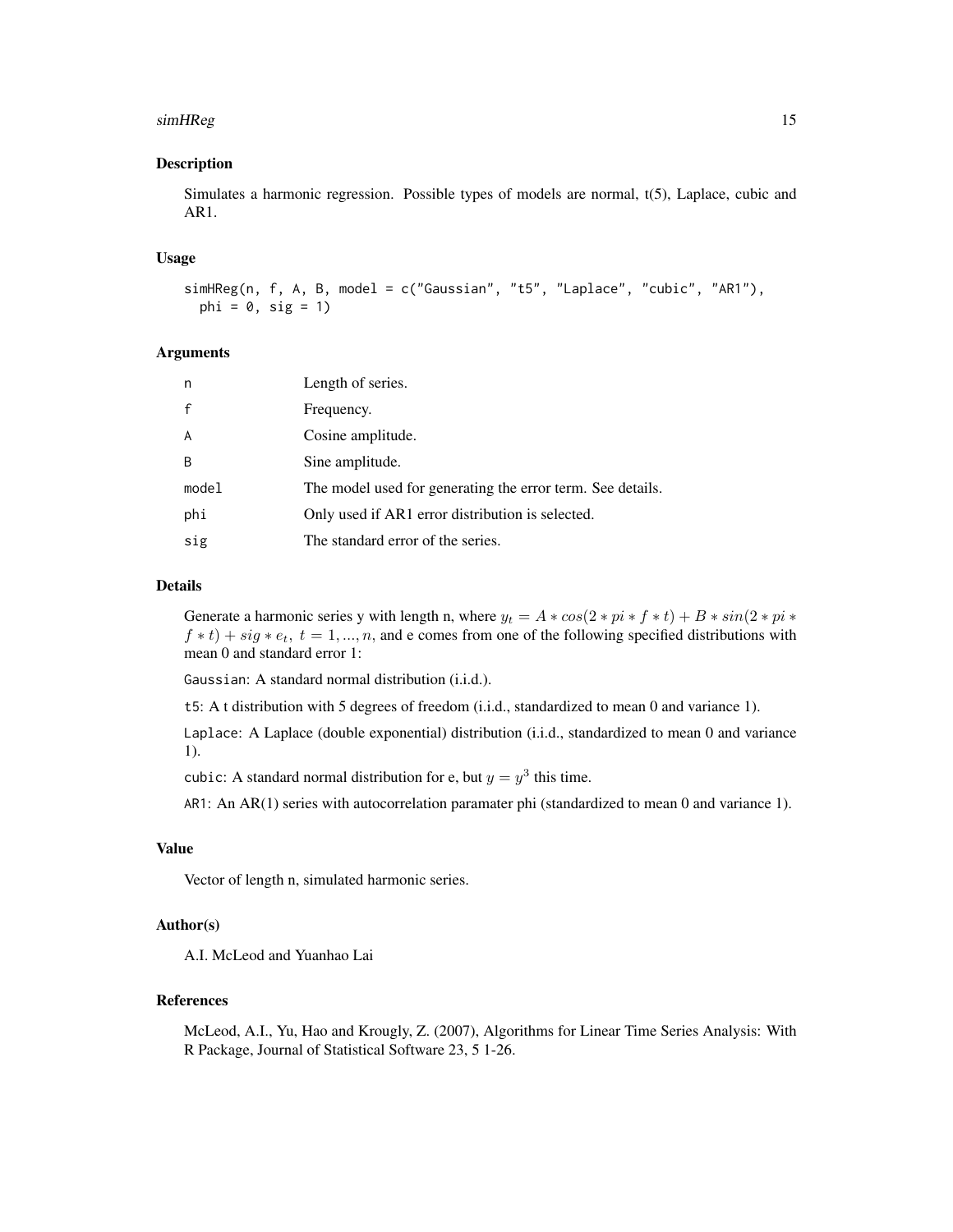<span id="page-15-0"></span>16 simHReg

# See Also

[fitHReg](#page-7-1), [ptestReg](#page-12-1)

# Examples

#Simulate the harmonic regression model with standard Gaussian error terms z <- simHReg(10, f=2/10, 1, 2, model="Gaussian",sig=1) #Fourier Frequency plot(1:10,z,type="b")

```
#Simulate the AR(1) errors
z <- simHReg(10, f=0/10, 0,0, model="AR1",phi=0.2,sig=1)
acf(z)
```